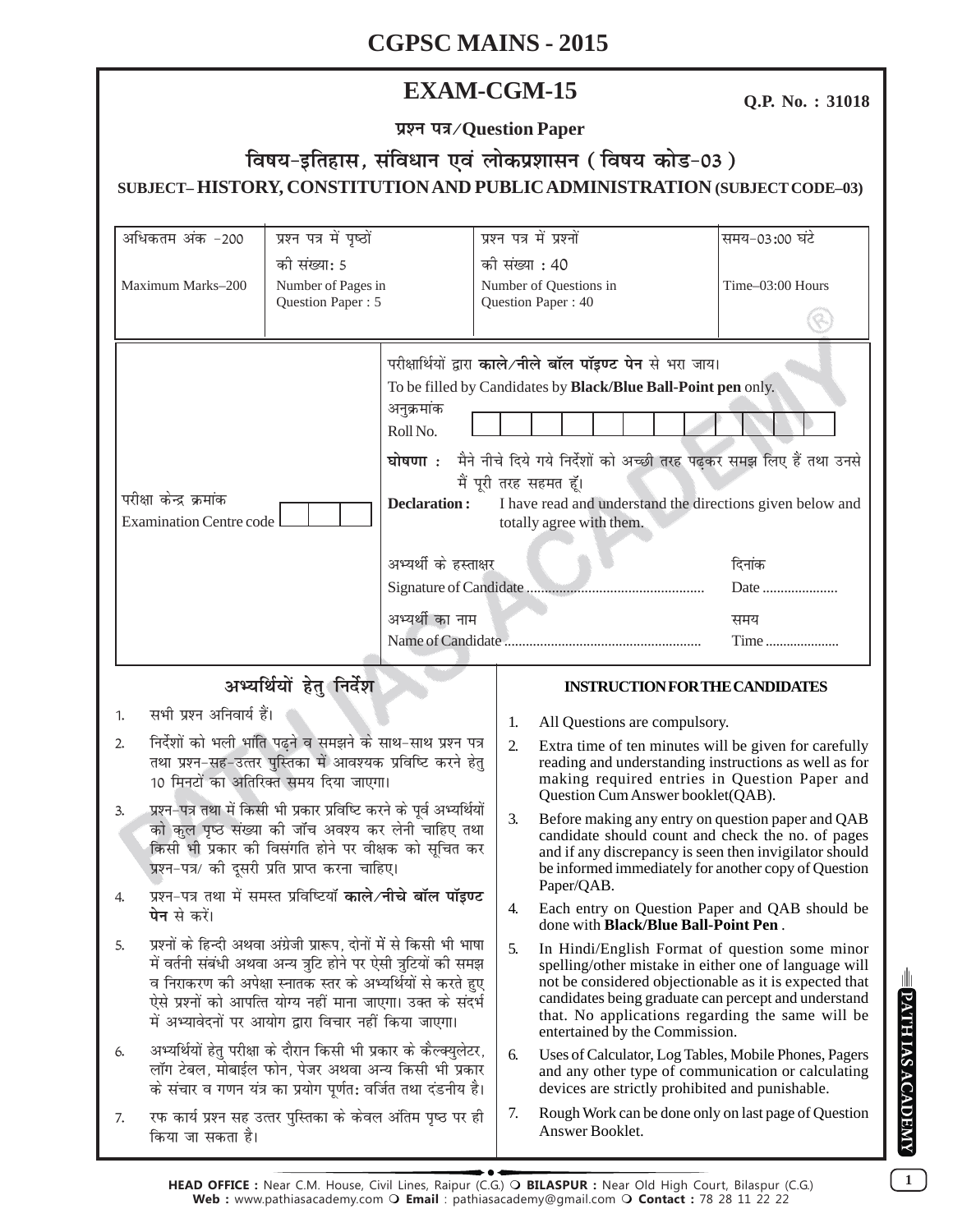#### **खण्ड-1 SECTION-1** (उत्तर की शब्द सीमा-30, अंक-02)

#### भाग $-1$

- सिन्धु सभ्यता के उत्तरी भाग में स्थित उसके किसी एक पुरास्थल के विषय में उल्लेख कीजिये।  $\mathbf{1}$ Mention about any one archaeological site of the Indus Civilisation that is situated in the northern quarters.
- बौद्धधर्म की चार समितियाँ किन-किन स्थलों पर सम्पन्न हुई, क्रमानुसार उल्लेख करे।  $\mathcal{L}$ Mention the four Buddhist Councils in chronological order, with places.
- बाह्य साक्ष्यों के आधार पर मौर्यकालीन पाटलीपुत्र के नगर प्रशासन का वर्णन कीजिये।  $\mathcal{F}_{\mathcal{L}}$ Describe the town administration of Pataliputra in Mauryan period on the basis of foreign evidence.
- ईस्ट इण्डिया कम्पनी की नीति ने भारतीय दस्तकारों का विनाश किया। स्पष्ट कीजिये।  $\overline{4}$ . The policies of East India Company led to down fall of the Indian artisans. Discuss.

#### भाग -2

- भारतीय राष्टीय कांग्रेस की स्थापना में ए.ओ. ह्यम की क्या भमिका थी ?  $\mathbf{1}$ What was the role of A.O. Hume in foundation of Indian National Congress?
- खुदीराम बोस और प्रफुल्ला चाकी कौन थे ?  $\overline{2}$ .

Who were Khudiram Bose and Prafulla Chaki?

तात्या टोपे का अंत किस प्रकार हुआ ?  $\overline{3}$ .

How did Tatya Tope meet his end?

राजाराम मोहन राय के निधन के पश्चात् ब्रह्मसमाज में आगे और क्या विभाजन हुए ?  $\overline{4}$ . What further divisions took place in the Brahma Samaj, after the demise of Raja Ram Mohan Roy?

#### भाग -3

महारानी वासटा का मुख्य योगदान क्या था ?  $1.$ 

What was the main contribution of Queen Vasata?

- कलचरि शासक रत्नदेव प्रथम की उपलब्धि बतलाइये ?  $\mathcal{L}$ What was the achievement of Kalchuri ruler Ratndeo first?
- 'छत्तीसगढ मित्र' नामक समाचार पत्र का प्रकाशन किसने कब और कहाँ से किया ? 3.

By whom, when and from where the Newspaper named 'Chhattisgarh Mitra' was published?

बस्तर के कोई विद्रोह पर टीप लिखिए।  $\overline{4}$ .

Write a comment on the 'Koi Revolt' of the Bastar.

#### भाग $-4$

भारत सरकार अधिनियम 1935 का क्या महत्व है ? 1.

What is the Importance of the Government of India Act, 1935?

 $\mathcal{L}$ महाधिवक्ता की भूमिका को समझाइए।

Explain the role of Advocate General.

 $\overline{2}$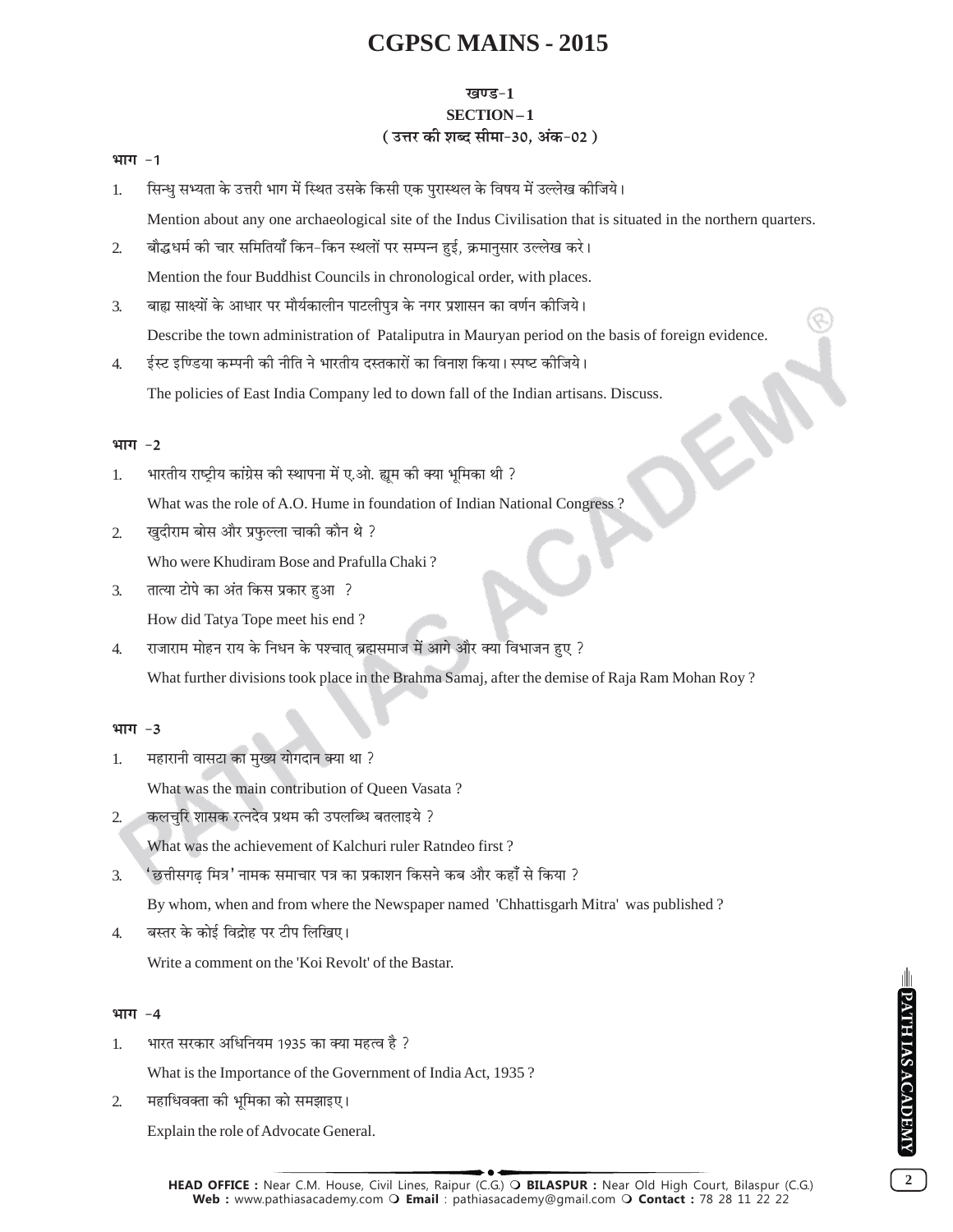- अनुच्छेद 356 पर एक टिप्पणी लिखिए।  $\overline{3}$ . Write a note on Article 356.
- पंचायती राज संस्थाओं के विभिन्न स्तरों की विवेचना कीजिए।  $\overline{4}$ Discuss the various levels of Panchayati Raj Institutions.

#### भाग -5

सूत्र अभिकरण की परिभाषा दीजिए। 1.

Define the Line Agency.

तुलनात्मक लोक प्रशासन की प्रकृति को स्पष्ट कीजिए।  $2.$ 

Explain the nature of comparative Public Administration.

प्रशासन पर विधायी नियंत्रण की विधियाँ कौनसी हैं ?  $\overline{3}$ .

What are the methods of legislative control over Administration?

 $\overline{4}$ . जिला या जनपद प्रशासन का क्या अर्थ है ?

What is the meaning of District Administration?

# **SECTION-2** (उत्तर की शब्द सीमा-60, अंक-04)

#### भाग -1

नेहरू रिपोर्ट भारतीय राजनीतिक इतिहास में राष्ट्रवादियों का प्रामाणिक दस्तावेज है। स्पष्ट कीजिये।  $\overline{5}$ 

Nehru Report constitutes to be authentic expression of the nationalists in Indian Political History. Explain.

गुप्तकाल में 'विज्ञान की प्रगति' पर टिप्पणी कीजिए। 6.

Write a note on the progress of science during Gupta period.

#### भाग  $-2$

सविनय अवज्ञा आंदोलन आरम्भ करने के पूर्व महात्मा गाँधी ने वाइसराय, लार्ड इर्विन के समक्ष कौनसी 11 माँगे रखी ?  $5.$ 

What 11 demands Mahatma Gandhi put before Viceroy Lord Irwin before launching the Civil Disobedience Movement?

1857 के विद्रोह के स्वरूप और चरित्र का वर्णन कोजिये। 6.

Describe the nature and character of 1857 revolt.

#### भाग -3

- समुद्रगुप्त की छत्तीसगढ़ विजय को प्रमाण सहित रेखांकित कीजिए। 5. Trace the conquest of Chhattisgarh by Samudragupta with evidence.
- महात्मा गाँधी द्वारा दूसरी बार छत्तीसगढ़ प्रवास का विवरण दीजिए। 6.

Give an account of Mahatma Gandhi's second visit of Chhattisgarh.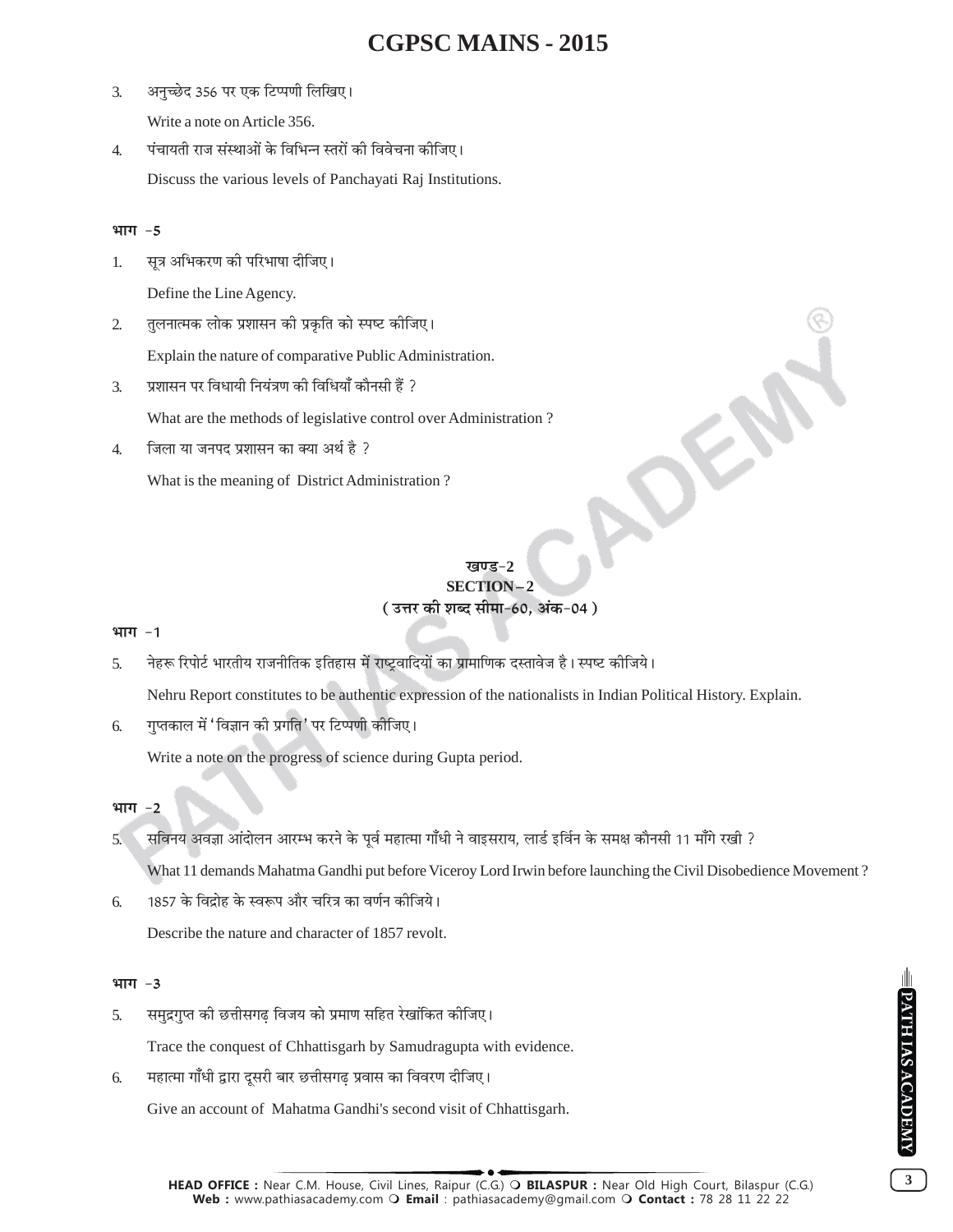#### भाग -4

भारतीय संविधान में सहकारी संघवाद के क्या तत्व हैं ?  $\overline{5}$ .

What are the elements of cooperative federalism in Indian Constitution?

छत्तीसगढ में लोकायुक्त की भूमिका की विवेचना कीजिए। 6. Discuss the role of Lokayukta in Chhattisgarh.

#### भाग $-5$

भारत में सहकारी संघ के प्रमुख यंत्र क्या है ? 5.

What are the major instruments of cooperative federalism in India?

मॅस्लो के अभिप्रेरण सिद्धांत की किन आधारों पर आलोचना की गई है ? 6.

Maslow's theory of motivation has been criticised on which grounds?

#### खण्ड-3 **SECTION-3** (उत्तर की शब्द सीमा-100, अंक-08)

#### भाग $-1$

कौटिल्य के सप्तांग राज्य सिद्धांत का विश्लेषण कीजिये। आधुनिक भारतीय राजनीति में उसके किस–किस अंगों का अनुकरण किया जाता है ? 7. Analyse 'Saptang Theory of Kautilya". What is simulation of the part in Modern Indian Politics ?

#### भाग -2

रिसायतों के विलीनिकरण में सरदार पटेल के योगदान को लिखिये।  $7<sub>1</sub>$ Write the contribution of Sardar Patel in the integration of princely states.

#### भाग -3

1858 ई. के प्रारम्भ में रायपुर में हुये सिपाही विद्रोह का वर्णन कीजिये। 7. Describe the "Sepoy Revolt" occurred at Raipur in the beginning of 1858 A.D.

#### भाग -4

'भारतीय संविधान में दिए गए मौलिक अधिकार निरपेक्ष नहीं है ' इस कथन का परीक्षण कोजिए। 7. "Fundamental Rights given in the Indian Constitution are not absolute", examine this statement.

#### भाग $-5$

'सूचना का अधिकार एक सफल तथा प्रभावी प्रजातंत्र की आवश्यक शर्त है '। व्याख्या कोजिए। 7.

'Right to Information is a necessary condition of a successful and effective democracy.' Discuss.

 $\overline{\mathbf{4}}$